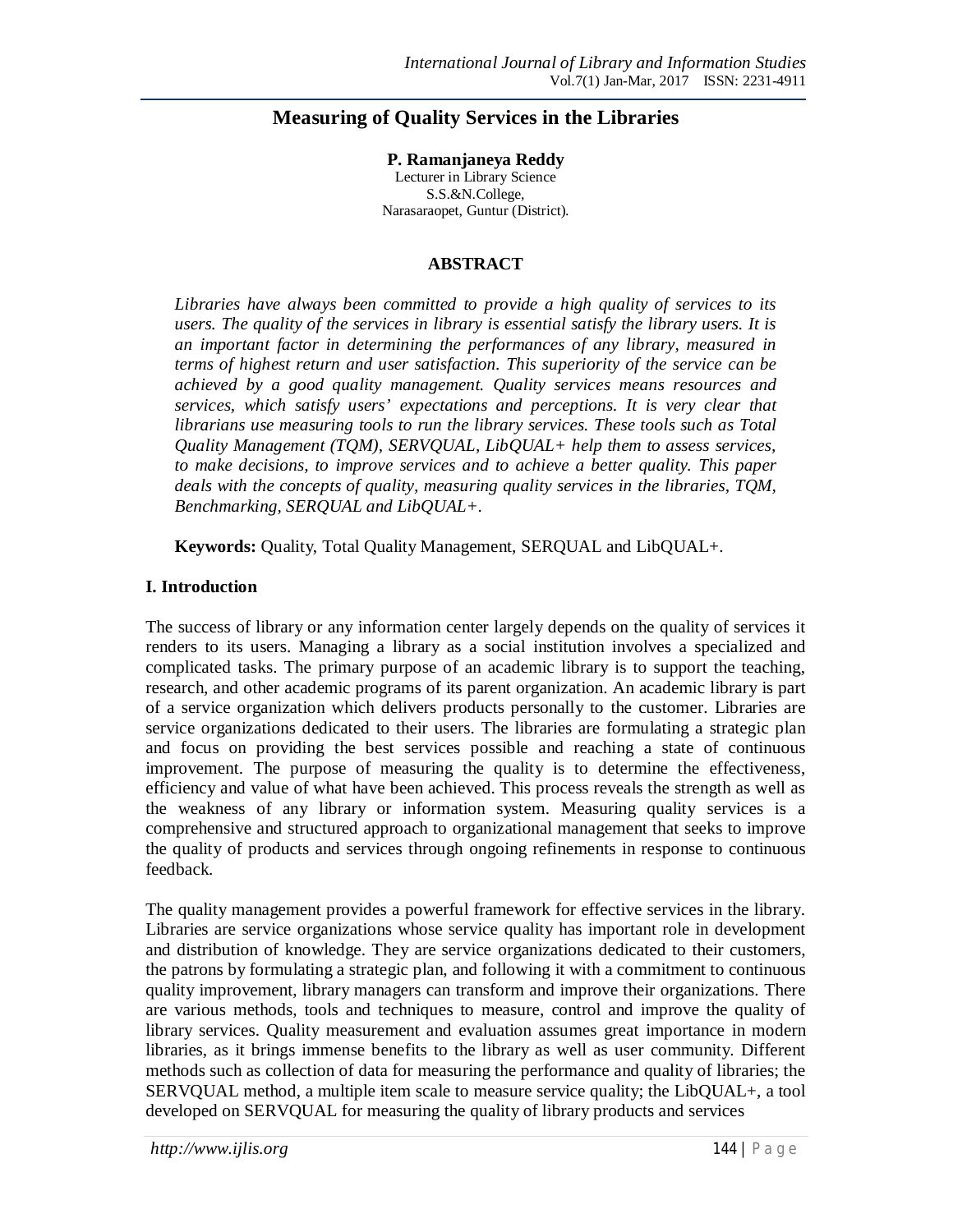## **II. Concepts of Quality**

The concept of quality is now defined not from produce or supplier point of view but is defined on the customer or user requirement. ISO 8402, 1986 defined as "Quality is the totality of characteristics of an entity that bear on its ability to satisfy stated and implied needs." Any product or service must be possessed those quality that which makes a thing what it is. On the other hand, it is a combination of elements / components to make a product or service perfect in all respect.

Quality is the basic philosophy and requirement of library service and all libraries strive to deliver the highest quality of service. A quality service is one that fully meets the expectations and requirements of the users. If a library provides appropriate information to the right user at the right time and in the required form, then it could be argued to be maintaining quality. Quality library services mean satisfying the query of each and every user accurately, exhaustively and expeditiously.

Quality management strategies should integrate various approaches for achieving improved quality information services. Performance of the information system mainly relates to (1) accuracy of the services (2) adequacy of and need-based services (3) timeliness of the services. The information products in LIS sector can be Information Abstracts, Bibliographies, indexes, Current Awareness Bulletins, etc.

## **Improving the Quality in Library Services**

In this information age it is very easy to make a quality based library if the parent body or concerned authority assists financially as well as collectively. It is very necessary for the librarian and its parent body to look forward for the present and future generation to cope up with international phenomena. A user must be educated with proper technology to use the library effectively. Users should have knowledge of what facilities and services are available in the library and information centre and how to access those efficiently and effectively. To improve the service quality the user satisfaction survey is a tool that provides both quantitative and qualitative data. It is an important part of libraries for process and performance measurement.

### **III. Measuring Quality Services in the Libraries**

Nitecki defined as "A measure of library quality based solely on collections has become obsolete." Zeithaml, Parasuraman and Berry defined as "Within a service-quality assessment model only customers judge quality; all other judgments are essentially irrelevant".

### **The important measuring tools and techniques are:**

a) Total Quality Management (TQM) b) SERVQUAL c) LibQUAL+

### **IV. Total Quality Management (TQM)**

The TQM is one of the techniques used for the improvement and maintenance of quality or performance of the library. It is to provide the right information to the right users at the right place and time and also at the right cost. Management approach that emphasizes that total quality management must be applied by all people in the organization for all processes in the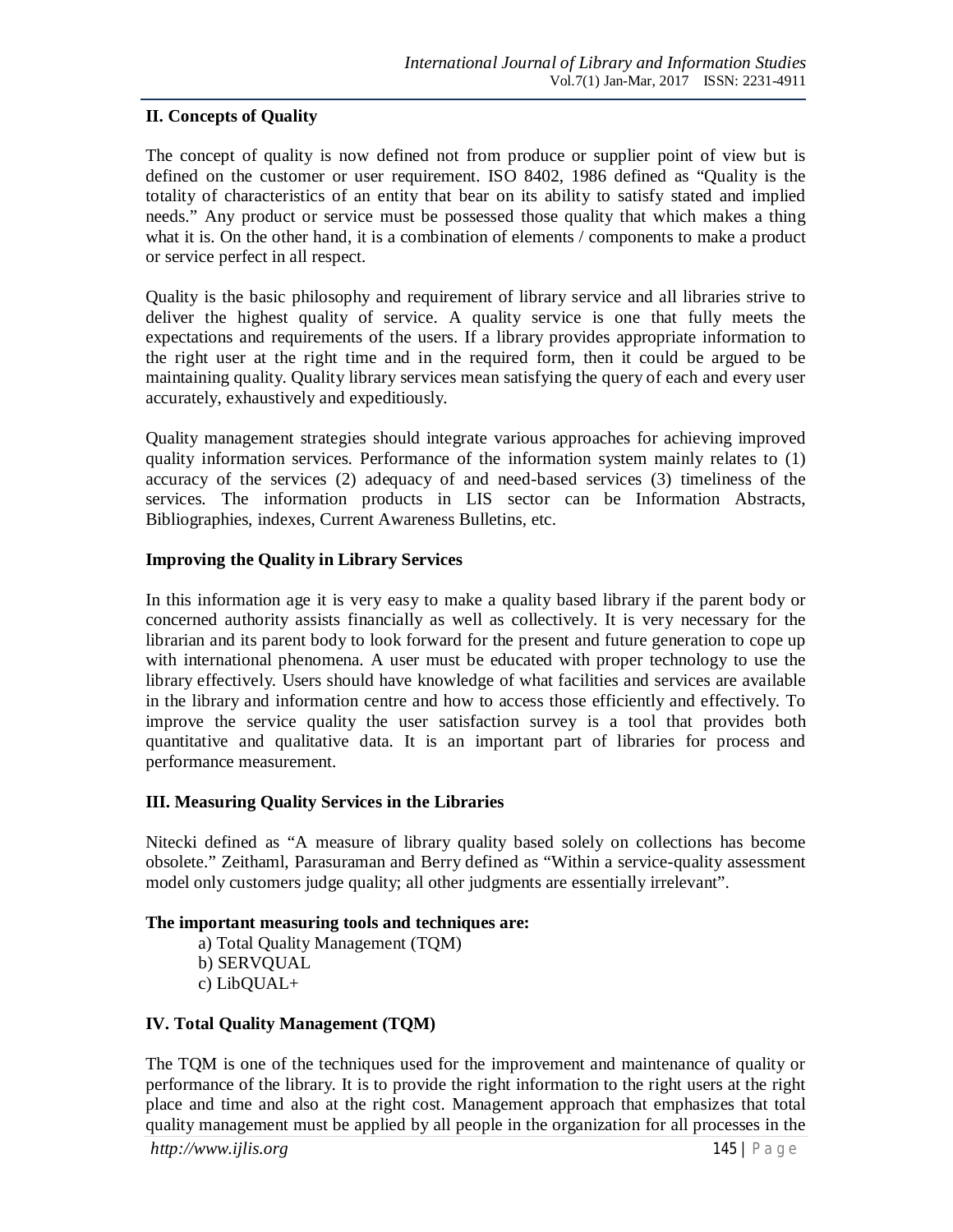organization for the benefit of all stakeholders or any non-profit seeking organization itself. Total Quality Management is "a system of continuous improvement employing participative management and centered on the needs of customers".

## **Total Quality Management – Definitions**

O'Neil defined TQM as "a system that introduces and uses customer-driven concepts, processes and tools, and continuously seeks to measure its success at meeting customer needs and improve upon its process. It involves total organization participation and customer focus". In the ISO (International Organization for Standardization) 8402 TQM is defined as 'management approach of an organization centered on quality based on the participation of all its members and aiming at long term success through customer satisfaction and benefits to all members of the organization and to society". The most important components of TQM in a library are Benchmarking, Performance Measurement and Staff Competencies

## **Benchmarking**

Benchmarking is a process of comparing the operations, products and services of a library with a library doing quality processes and offering quality products and services to the users. Benchmarking is useful and appropriate tool for improving products, process and services despite past perceptions of it as a tool for libraries. A range of benchmarking methodologies has been used, the choice depending on institutional goals and objectives, size and structure and type of process identified for benchmarking. Examples of using common survey instruments to extract comparable data with the aim of process improvement include services, collections, materials availability costing core processes, users satisfaction, staff satisfaction, multi-dimensional profiling, information handling skills and management.

### **Performance Measurement**

Performance measurement is necessary to identify the problems, if any and find out new ways for improving the products or services. It requires both qualitative and quantitative data. Performance measurement is universally practiced a part of the management process in libraries. The performance measurement activities should be a continuous process in the organisation, not only from the point of view of continuous change in the environment, the ongoing competition for authority of the organisation and the struggle for diminishing resources. Evaluation must always be connected with the goals of the organisation and the goals, again, must be viewed against the larger context of the social, economic, cultural and political reality.

### **Staff Competencies**

Quality of service depends on quality and experience of staff. The TQM supports user education, sufficient and convenient technical infrastructures. The training and competencies required for staff to work effectively with the tools and techniques have not always been addressed to the same degree. Libraries with ongoing training programmes which address quality management techniques and related skills are rare, yet the presence of integrated in – house staff development programmes appear to be one pre-requisite for a really effective framework implementation in a large institution. It is recognised that a significant investment of resources is required for successful staff development. Training support is more likely to be in place where the institution has dedicated staff with some specific responsibility for quality, staff development and training.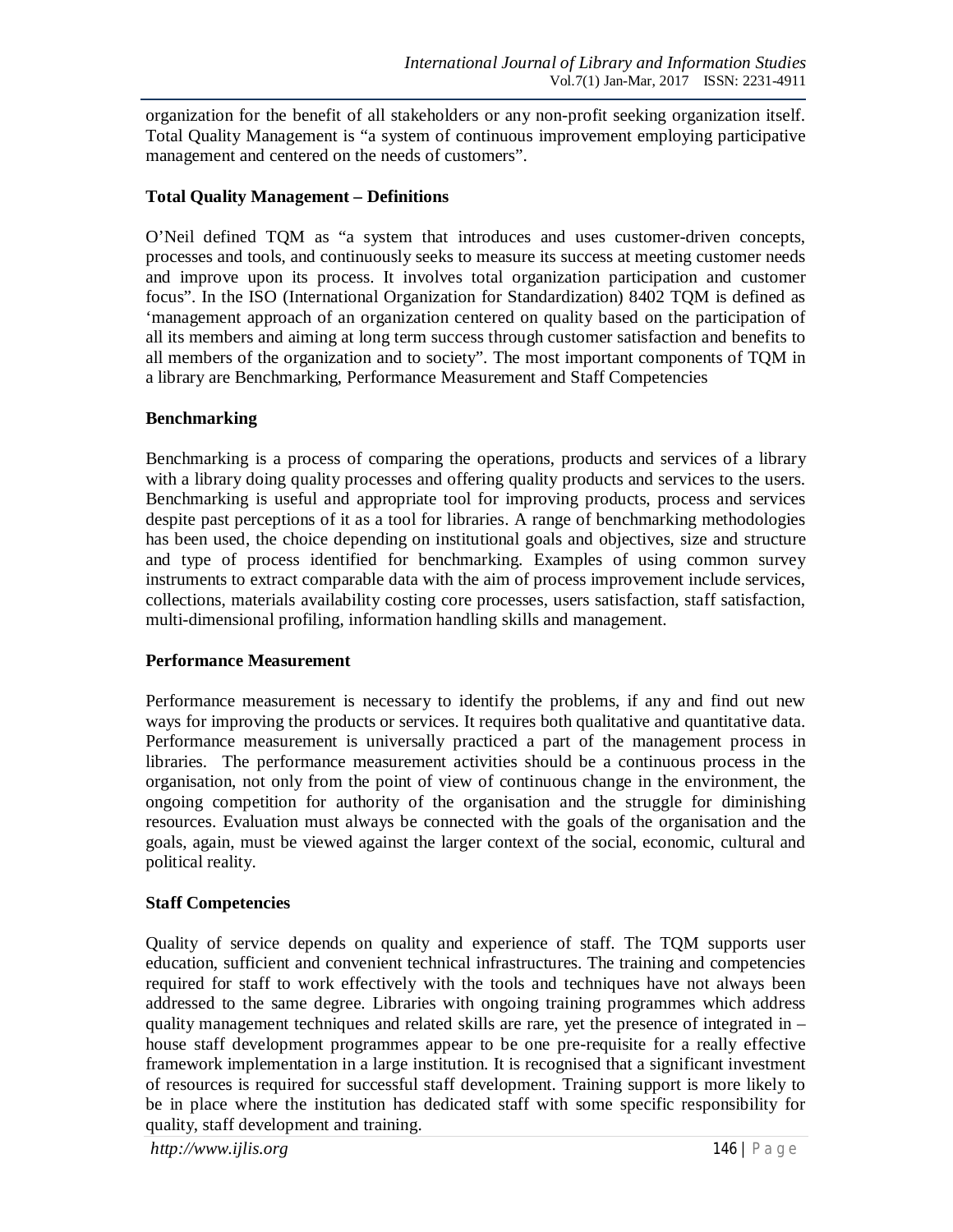## **Total Quality Management in Library and Information Services**

In recent years, both the library profession and the large educational community have focused on a model of management commonly referred to as service quality. Service quality means being able to view services from customers' point of view, and then meeting the customer expectations for service. The application of TQM in libraries is to establish a culture of never ending improvement of quality of products and services. Its implementation in libraries improves the image of the library staff and helps in public relations marketing.

Most of the libraries are pursuing excellence in their services as well as products. TQM could be the catalyst that motivates librarians to examine issues such as librarianship, staff empowerment, incentive programs, work simplification, innovation and performance evaluation. The importance of TQM for libraries is not only centered around the user's needs but also in anticipating and exceeding the demands of the fast changing environment of service delivery in libraries. The quest for quality must be given meaning through actions. Implementing TQM as part of the future plans of a library consists not only in changing certain procedures, but a total rethink of all its operations, where the culture is quality-driven, customer-oriented and marked by teamwork and quality service to the users.

## **V. SERVQUAL**

SERVQUAL is the most popular assessment tool of service quality. Service quality is determined by the difference between user's expectations of service provider's performance and their evaluation of the service they received (Parasuraman et al.). SERVQUAL evolve a set of five dimensions to assess the service quality.

### **Five dimensions in measuring the service quality are as follows**

Five dimensions help us to better visualize and analyze the services provided to users. They make the term "service" less ambiguous. The model proposed by these fine authors to measure service quality is called SERVQUAL. In this post we'll focus on the five dimensions of service, or the criteria used by users to assess the quality of services according to this model. Users' expectations and perceptions are measured across these five dimensions using questionnaires.

## **Dimension 1 - Reliability**

The reliability Service Quality Dimension refers to how the company are performing and completing their promised service, quality and accuracy within the given set requirements between the company and the user. Reliability is important first hand impression, because every user want to know if their supplier is reliable and fulfill the set requirements with satisfaction.

### **Dimension 2 - Assurance**

The assurance Service Quality Dimension refers to the company's employees. Are the employees skilled workers which are able to gain the trust and confidence of the users? If the users are not comfortable with the employees, there are a rather large chance that the users will not return to do further business with the company. Knowledge and courtesy of employees and their ability to convey trust and confidence.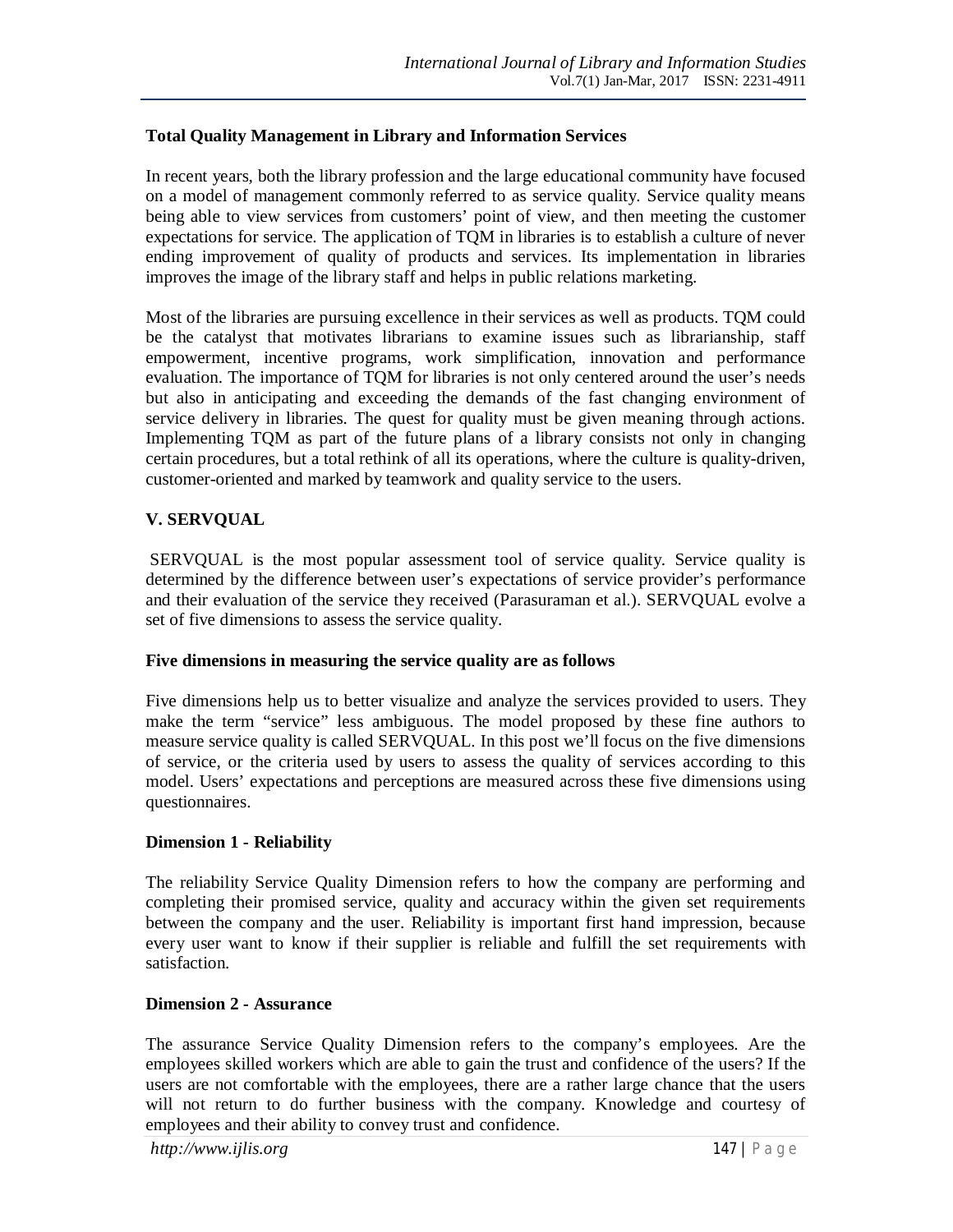## **Dimension 3 - Tangibles**

The tangible Service Quality Dimension refers to the appearance of the physical surroundings and facilities, equipment, personnel and the way of communication. In other words, the tangible dimension is about creating first hand impressions. A company should want all their users to get a unique positive and never forgetting first hand impression, this would make them more likely to return in the future.

## **Dimension 4 - Empathy**

The empathy Service Quality Dimension refers to how the company cares and gives individualized attention to their users, to make the users feeling extra valued and special. The fifth dimension are actually combining the second, third and fourth dimension to a higher level, even though the really cannot be compared as individuals. If the users feel they get individualized and quality attention there is a very big chance that they will return to the company and do business there again.

## **Dimension 5 - Responsiveness**

The responsiveness Service Quality Dimension refers to the willingness of the company to help its users in providing them with a good, quality and fast service. This is also a very important dimension, because every user feels more valued if they get the best possible quality in the service. Willingness to help users and provide prompt service. It concerns the willingness or readiness of employees to provide service. It involves timeliness of service: mailing a transaction slip immediately, calling the user back quickly and giving prompt service e.g. setting up appointments quickly.

## **VI. LibQUAL+**

LibQUAL+ is a library service quality measurement tool based on the SERVQUAL models of assessing service quality. LibQUAL+ is a tool for identifying areas for service improvement. It is standard survey instrument used in many libraries. It is a tool measuring users' perception of service quality and identifies gaps between desired, perceived and minimum expectation of services. LibQUAL+ is a widespread standardized tool for collecting user feedback on library service quality. LibQUAL+is a suite of services that libraries use to solicit, track, understand, and act upon users' opinions of service quality. These services are to the library community by the Association of Research Libraries (ARL). The program's centerpiece is a rigorously tested Web-based survey bundled with training that helps libraries assess and improve library services, change organizational culture, and market the library. The goals of LibQUAL+ are to:

- Establish a library service quality assessment program at ARL
- Develop a web-based tool for assessing library service quality
- Develop mechanisms and protocols for evaluating libraries
- Identify best practices in providing library service quality

### **Benefits of LibQUAL+**

- Customer focus
- Seen to be listening to all on campus
- Identify our strengths and areas for improvement